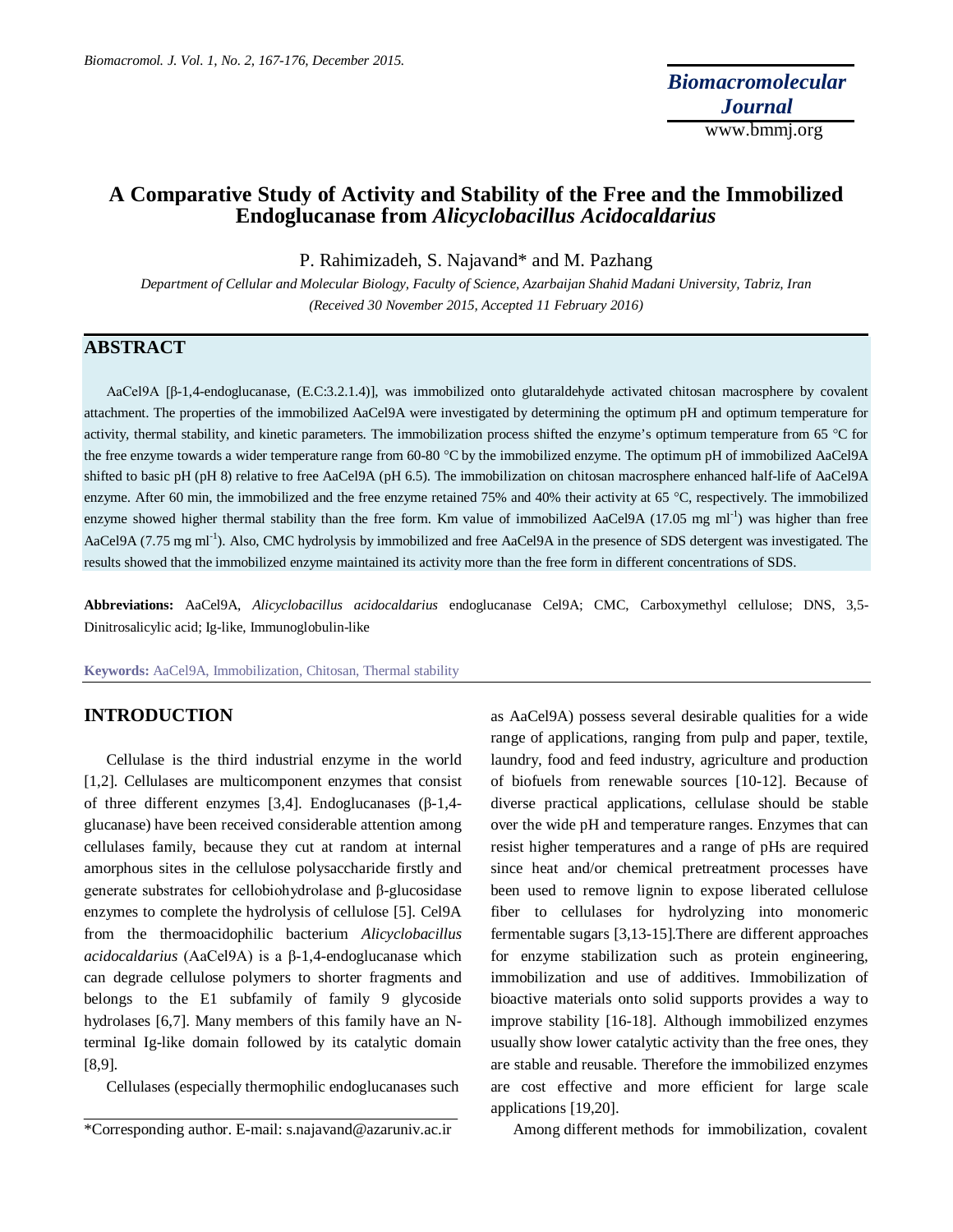immobilization of an enzyme to a support is the strongest attachment that permanently (irreversibly) restricts enzyme detachment [21]. In covalent immobilization, bifunctional reagents such as glutaraldehyde were employed for immobilization of enzymes to different surfaces.

Chitosan is a natural polyamino-saccharide obtained by N-deacetylation of chitin. Chitosan's availability and its unique chemical and biological properties like nontoxicity, biocompability and biodegradability make it a very attractive biomaterial for enzyme immobilization [22-24].

In the present study, AaCel9A endoglucanase was immobilized onto chitosan macrospheres. Then the activity and stability of the immobilized enzyme were investigated in comparison with the free enzyme (wild-type enzyme).

### **MATERIAL AND METHODS**

#### **Chemicals**

Chitosan (medium molecular weight, degree of deacetylation is range from 75-85%) was purchased from Sigma-Aldrich, USA. Glutaraldehyde (25%), Carboxy methyl cellulose (CMC), dinitrosalcylic acid (DNS) and all other chemicals were purchased from Merck (Darmstadt, Germany). All other chemicals were of analytical grade.

#### **Enzyme Production**

The DNA sequence that encodes wild-type AaCel9A was amplified by PCR reaction using pDEST17-AaCel9A as a template (which was gifted to this work by Professor S. More´ra from Laboratoired'Enzymologie et BiochimieStructurales (LEBS), CNRS, Avenue de la Terrasse, 91198 Gif-sur-Yvette, France). The amplified fragment was cloned to pET28(+) expression vector as previously described [25]. Then, *E. coli* BL21 (DE3) cells were transformed by constructed vector and expression induction was done with 1 mM of IPTG (as an inducer). Protein purification did by Ni-NTA column. Finally, SDS-PAGE analysis and enzymatic activity assay were done for verification (Fig. 1).

#### **Determination of Endoglucanase Enzyme Activity**

Activity assay of AaCel9A endoglucanase was determined by incubating the enzyme for 3 min with 1% (CMC) in phosphate buffer (0.05 M, pH 7.0) at 65  $\degree$ C using

DNS reagent as color developing agent [26]. The reducing ends of sugars were measured spectrophotometrically at 540 nm, with glucose as a standard. One unit (U) of activity was defined as the amount of enzyme that produces 1 μmol of glucose equivalent per minute under above conditions.

## **IMMOBILIZATION OF ENDOGLUCANASE ONTO CHITOSAN MACROSPHERE**

#### **Macrosphere Preparation**

Chitosan macrospheres were prepared with precipitation method. 0.2 g of chitosan powder was dissolved in 10 ml acetic acid (0.2% V/V) by constantly stirring. This solution was taken in a syringe and was allowed to fall drop to an aqueous solution of sodium hydroxide (10% w/v) and ethanol in a volume ratio of 4:1 under continuous magnetic stirring. Beads of uniform size and shape were formed (Fig. 2). The beads were then washed and stored in distilled water [27].

#### **Enzyme Immobilization**

The AaCel9A endoglucanase was immobilized onto chitosan macrospheres by using glutaraldehyde as linker. After Addition of 1 g chitosan beads into 10 ml of 0.7% glutaraldehyde and cross-linking at 28 °C for 4 h, the chitosan beads washed with distilled water for complete removal of unreacted glutaraldehyde until the absorbance was lower than 0.01 at 280 nm. The enzyme immobilization reaction was carried out for 16 h at  $4 \degree C$  in a shaking incubator. Then, beads were washed gently for 2-3 times with Na-phosphate buffer (pH 6.5) in order to remove unbound enzyme molecules from the bead surface. The immobilized enzymes were stored at  $4^{\circ}$ C until use.

#### **Immobilization Efficiency Calculation**

Immobilization efficiency was determined from differences in enzyme activity in the solution before and after the immobilization that represented in Eq. (1) [28]

Immobilization efficiency (%) = Activity of immobilized enzyme (unit)/Activity of soluble enzyme  $(\text{unit})$  (1)

The activity of immobilized enzyme equals to activity of soluble enzyme minus activity of unbound enzyme.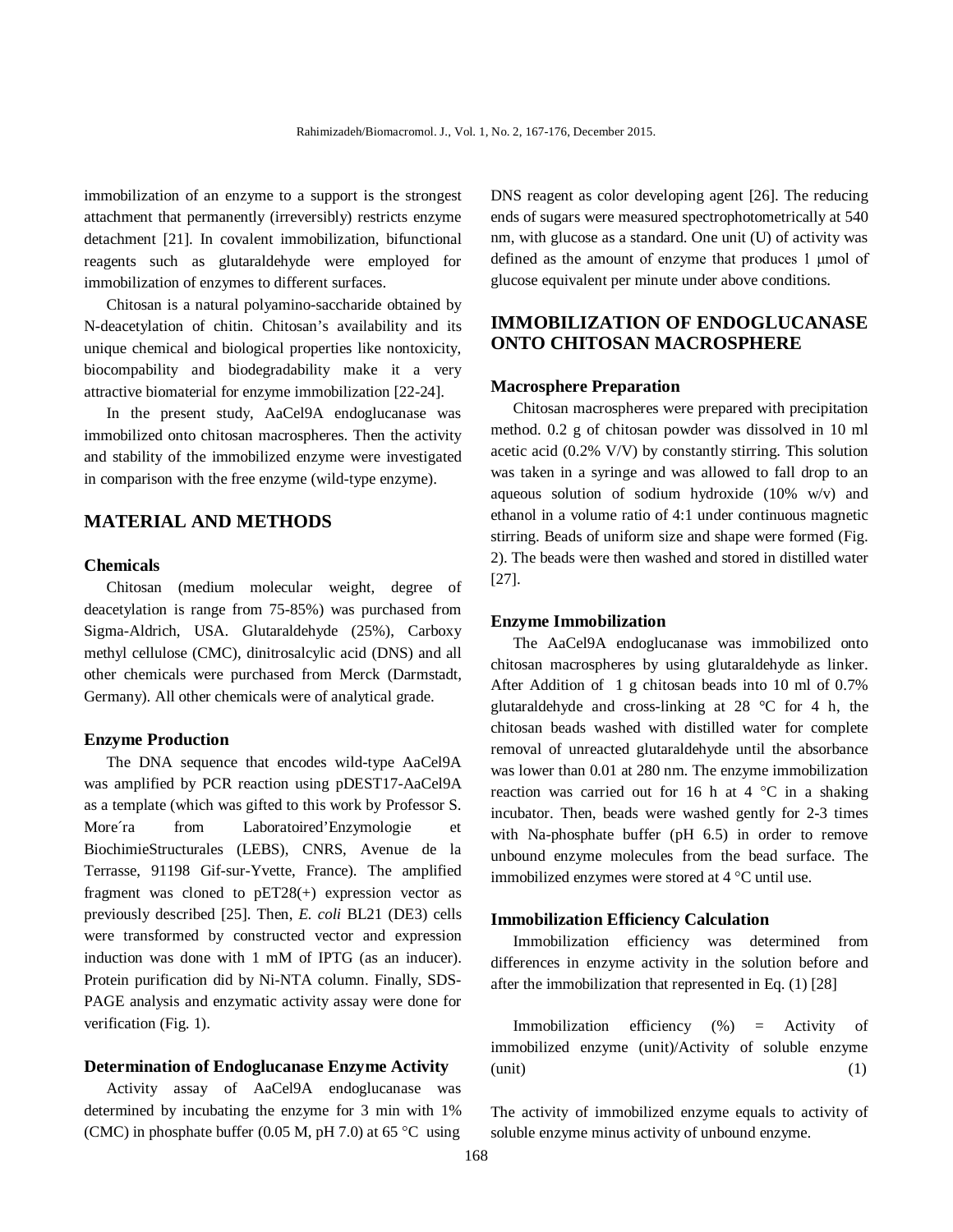

Effect of Immobilization on AaCel9A Properties/Biomacromol. J., Vol. 1, No. 2, 167-176, December 2015.

**Fig. 1.** A. SDS-PAGE analysis of enzyme production. Lanes 1: Marker, 2: Extract of *E. coli* BL21 induced by 1 mM IPTG, 3: empty pET28(+) induced by IPTG, 4: product of enzyme heat shock (semi purified), 5: purified AaCel9A (by Ni-NTA column) B. Tertiary structure of AaCel9A. The structure of the enzyme obtained by using PDB file with ID of 3H3K. The lysine residues 7, 50, 127 and 369 are accessible for covalent attachment.



**Fig. 2.** Micrograph of Chitosan macrosphere. The micrograph was obtained by optical microscope. The diameter of macrospheres (beads) is 2 mm.

# **Effect of pH and Temperature on Free and Immobilized Endoglucanase Activity**

The optimum pH for endoglucanase activity was studied over a pH range of 3-10 (50 mM citrate buffer for pH 3-6, 50 mM phosphate buffer for pH 7-8 and 50 mM glycine-NaOH buffer for pH 9-10) in order to determine pH optima of free and immobilized enzyme. The optimum temperature for endoglucanase activity was determined by incubating

the reaction mixture containing free and immobilized enzyme over the temperature range of 30-75 ºC at the optimum pH. All experiments were carried out in triplicates.

# **Kinetic Characterization of Free and Immobilized Endoglucanase**

The kinetic constants of Michaelis values ( $K<sub>m</sub>$  and  $V<sub>max</sub>$ ) for the free and immobilized enzyme preparations were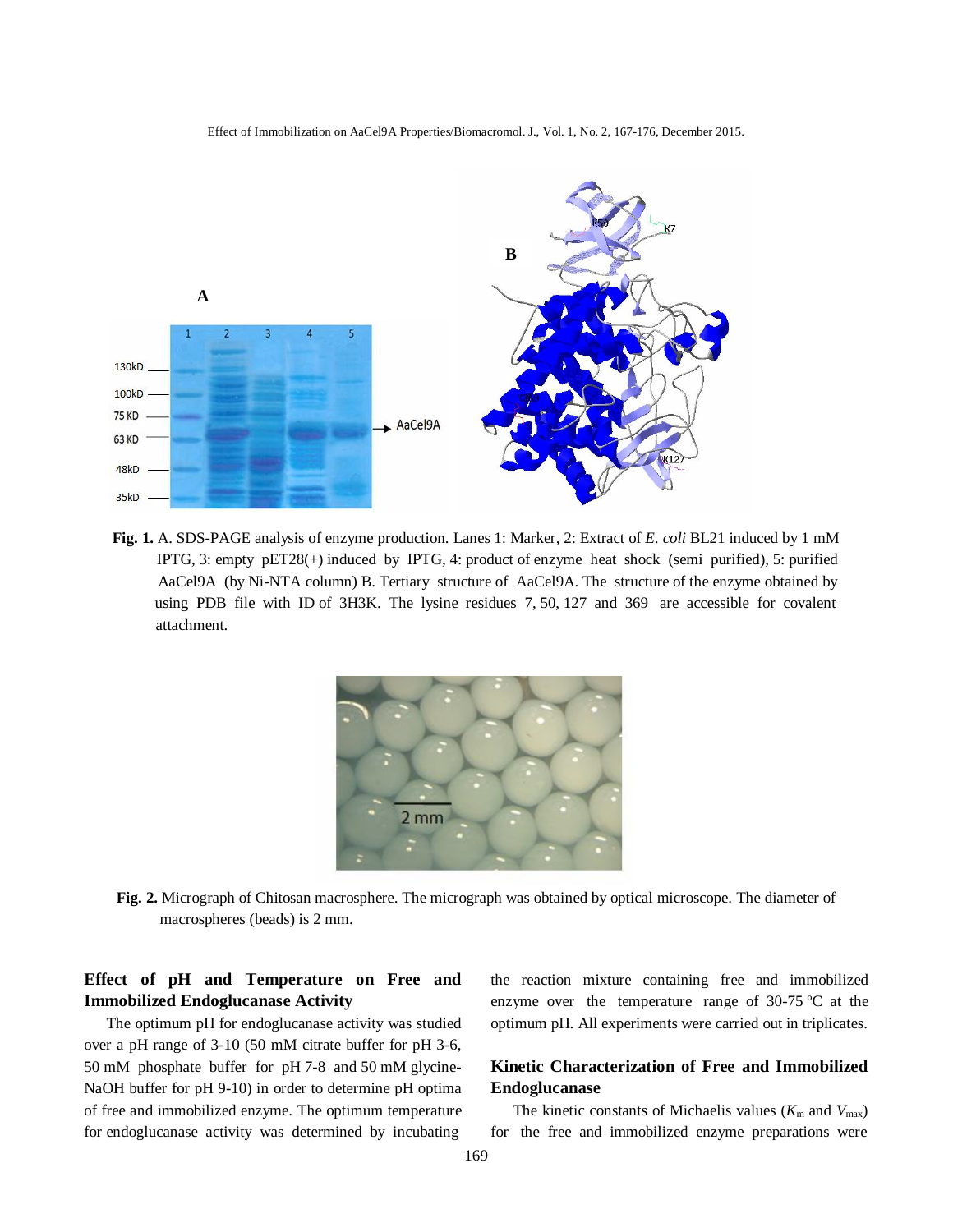determined using Lineweaver-Burk plot by measuring the enzymatic activity at different substrate concentrations (1-  $30 \text{ mg ml}^{-1}$ ).

# **Thermal Stability of Free and Immobilized Endoglucanase**

Irreversible thermal inactivation of the free and immobilized enzymes was measured by incubating of the enzymes at different temperatures for 10 min. After incubating the enzymes on ice for 30 min, their residual activities were determined (as described above) the activity of the enzymes which incubated at 0 °C was considered as control (100%). For studying the time course thermal stability (or irreversible thermal inactivation), the enzymes were incubated at 65 °C for different times (0, 10, 20, 30, 40, 50 and 60 min). After cooling on ice for 30 min, the residual activity of the enzymes was measured. Residual activity of the enzymes which incubated at 65 °C for 0 min considered as control (with 100% activity).

#### **Calculation of Half-life and** *k***in of the Enzymes**

For measuring of the half-life and rate constant of enzyme inactivation  $(k_{in})$ , the time course of the decrease in the enzyme residual activity needs to be evaluated. In this work, the decrease in the residual activity with respect to the enzyme incubation incubation time at 65 °C was linear, which indicates first order reaction for enzyme inactivation. Therefore, for determining of the rate constant of enzyme inactivation  $(k_{in})$  and the half-lives the following equations were used, respectively:

$$
\ln(\text{Activity}) = \ln(\text{Activity})_0 - k_{\text{in}}t \tag{2}
$$

and

$$
Halflife = \frac{0.693}{k_{in}} \tag{3}
$$

## **Effect of Detergent on the Free and Immobilized Enzyme Activity**

This experiment was carried out to determine the effect of SDS on the activity of free and immobilized AaCel9A. Activity of Both the free and the immobilized enzyme determined with SDS (an anionic detergent) in concentration ranging 0.025-5% mixed with CMC. The enzymes activities were determined at the optimum pH value and incubation temperature for each enzyme.

### **RESULTS**

#### **Immobilization Efficiency**

The percent immobilization of enzyme on chitosan macrosphere was determined from equation 1 and was evaluated 85%, and amount of enzyme that immobilized on support as Bradford test estimated 2.79 mg of enzyme per 1 g of chitosan support. It should be noted that the enzyme immobilization was done at different concentration of the enzyme. The results showed that the enzyme immobilization in 2.79 mg of enzyme per 1 g of chitosan support had most immobilization efficiency (Data not shown).

## **Effect of pH and Temperature on the Enzymes Activity**

To evaluate the optimum pH for activity of the free and immobilized forms of the enzyme, the enzyme activity was assayed in different range of pH (pH 3-9.5). As shown in Fig. 3a, the optimum pH of the AaCel9A was 6.5 (the data for free enzyme was obtained from reference [25]). On the other hand, the immobilized enzyme has an optimum activity in pH 8 (Fig. 3a). Results indicated the enzyme immobilization was increased the optimum pH for activity from 6.5-8.

Effect of temperature on the enzymatic activity of free and immobilized forms of the enzyme determined at different temperatures (30-90 °C). As shown in Fig. 3b, free enzyme has an optimum temperature for activity at 65 °C (the data for free enzyme was obtained from reference [25]), whereas the optimum temperature of the immobilized enzyme has broadened from 60-80 °C.

# **Thermal Stability of the Free and Immobilized Enzyme**

Thermal stability (or irreversible inactivation) of the free and immobilized enzymes was determined by incubating the enzyme solution for 10 min at different temperatures. As shown in Fig. 4a, the stability of free and immobilized enzymes has decreased after 30 °C. The free enzyme completely loses its activity (stability) at 90 °C, whereas the

.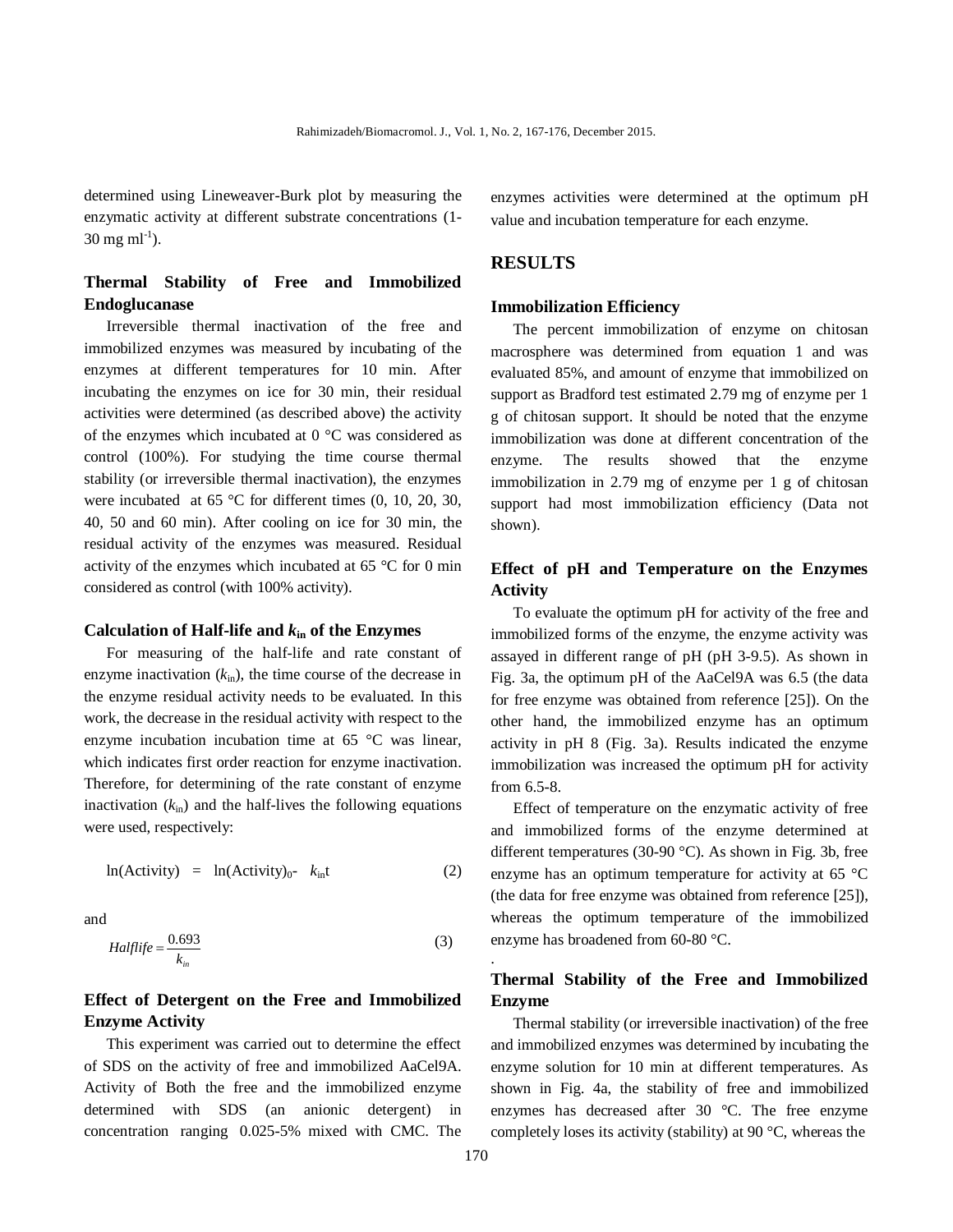Effect of Immobilization on AaCel9A Properties/Biomacromol. J., Vol. 1, No. 2, 167-176, December 2015.



F**ig. 3.** The effect of pH (A) and temperature (B) on the activity of free and immobilized AaCel9A.

immobilized enzyme maintained 40% of its activity at 90 °C (Fig. 4a). For determination of the time course irreversible thermal inactivation of the enzymes, the free and immobilized enzymes were incubated at 65 °C for different times (10-60 min) (Fig. 4b). Then the results exhibited that the half-life of the enzyme increased from 49.5 min (in free enzyme) to 102 minutes (in the immobilized enzyme) by immobilization (Fig. 4b, Table 1).

# **The Effect of Immobilization on the Kinetic Properties of AaCel9A**

Immobilization can influence the kinetic parameters of enzymes. To determine the effect of immobilization on the kinetic parameters of AaCel9A, the activities of the free and immobilized forms of the enzyme were determined in different concentration of CMC and the Michaelis-Menten and Linweaver-Burk curves for both enzymes were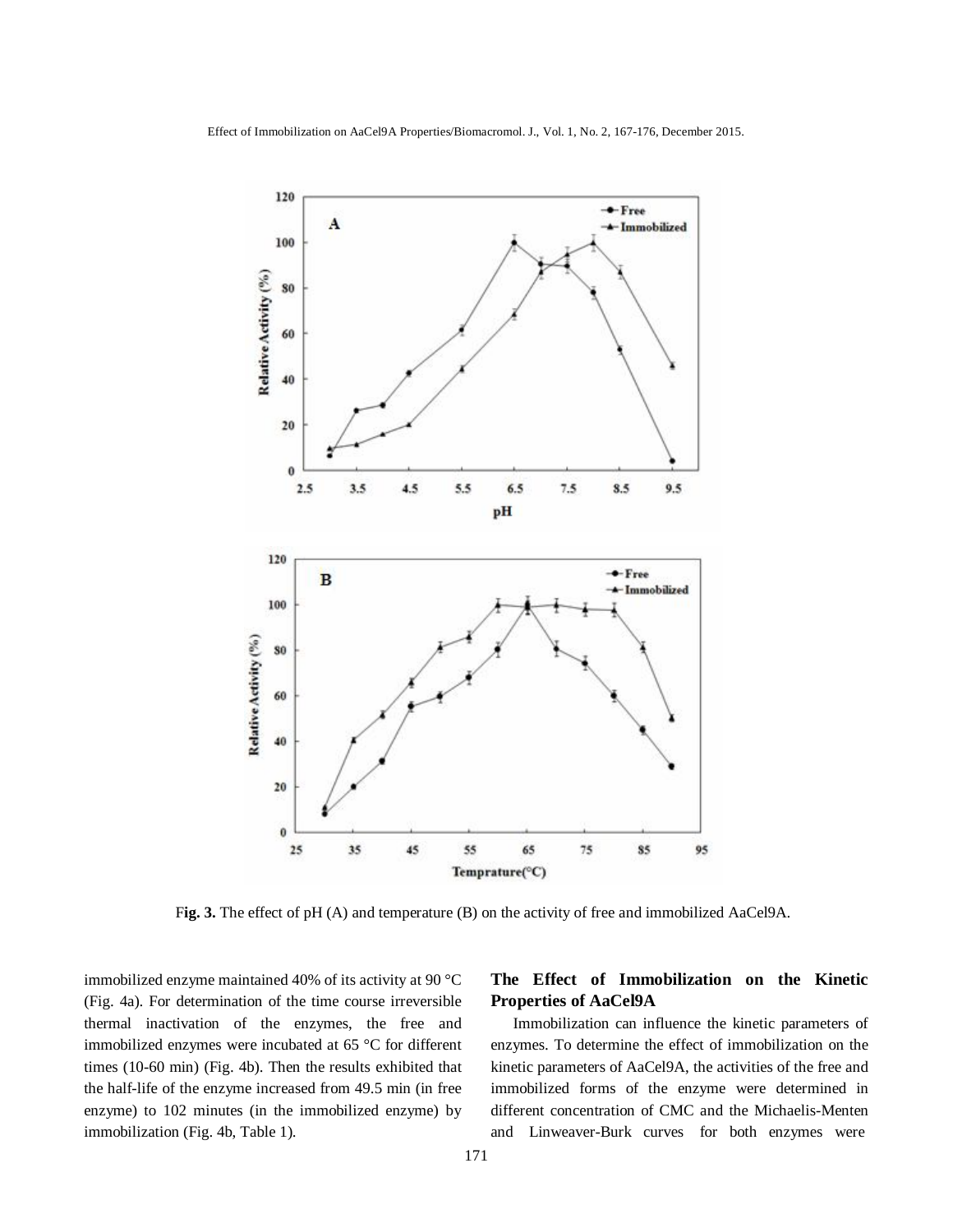

Rahimizadeh/Biomacromol. J., Vol. 1, No. 2, 167-176, December 2015.

**Fig. 4.** Thermal stability of free and immobilized AaCel9A. (A) Thermal stability of the enzymes in different temperature. (B) Time course thermal stability of the enzymes at 65 °C.

determined. Results exhibited that  $K<sub>m</sub>$  of the free and immobilized enzymes were 7.75 and 17.05 mg  $ml^{-1}$ , respectively (Figs. 5a and 5b and Table 2). However,  $k_{\text{cat}}$  of the enzyme was decreased from  $0.75$  (s<sup>-1</sup>) (in the free enzyme) to  $0.14$  (s<sup>-1</sup>) (in the immobilized enzyme) (Table 2). Also, the results indicated that the catalytic efficiency of the enzyme was decreased up to 11 fold by immobilization (Table 2). It should be noted that, the kinetic data for the free enzyme which obtained in this study were similar to the

our previous work [25].

# **The Eeffect of Detergent on the Activity of Free and Immobilized AaCel9A**

To study the effect of detergent on the activity of the free enzyme and immobilized form, the enzymes activities were determined in different concentration of SDS (Fig. 6). Results showed that SDS decreased activity of the free enzyme (Fig. 6), but immobilization increased the enzyme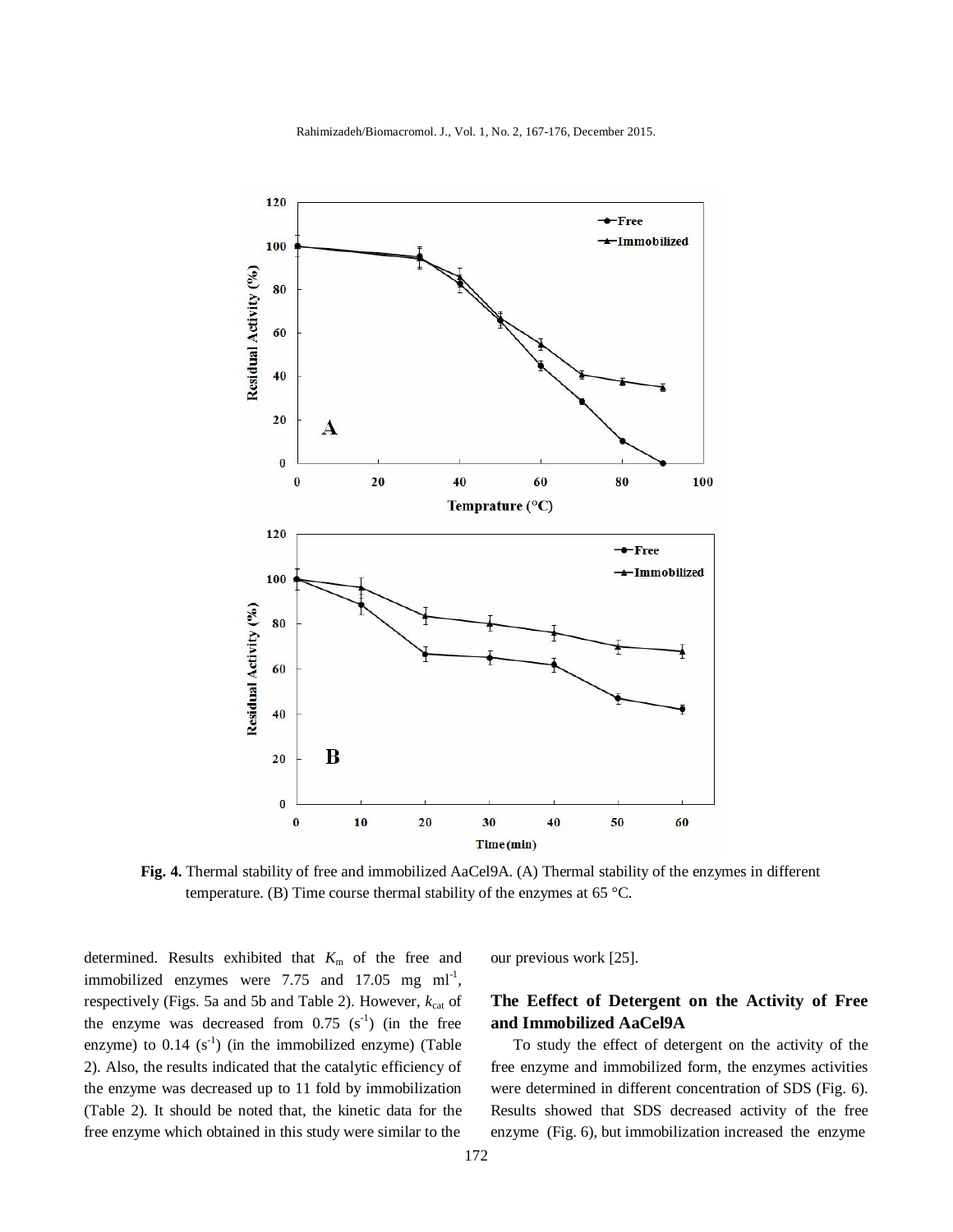

**Fig. 5.** Kinetic behavior of free and immobilized enzyme. For measuring the kinetic parameters of the enzymes, the Michaelis-Menten (A) and Linweaver-Burk (B) curves of the enzymes were determined for the immobilized enzyme. The curves for free enzyme were obtained from Ref. [25].

activity relative to free form of enzyme in the presence of SDS, slightly.

## **DISCUSSIONS**

Enzymes are undergo a variety of denaturation reactions during production, storage and application in industry. One

of the challenges in industrial use of enzymes is their low stability. Therefor enzyme stabilization has industrial importance [30,31]. For enzyme stabilization, several approches such as immobilization were developed [32,33]. In this study we used immobillization of AaCel9Ato improve the enzymatic properties for industrial applications.

The results showed that immobilization efficiency of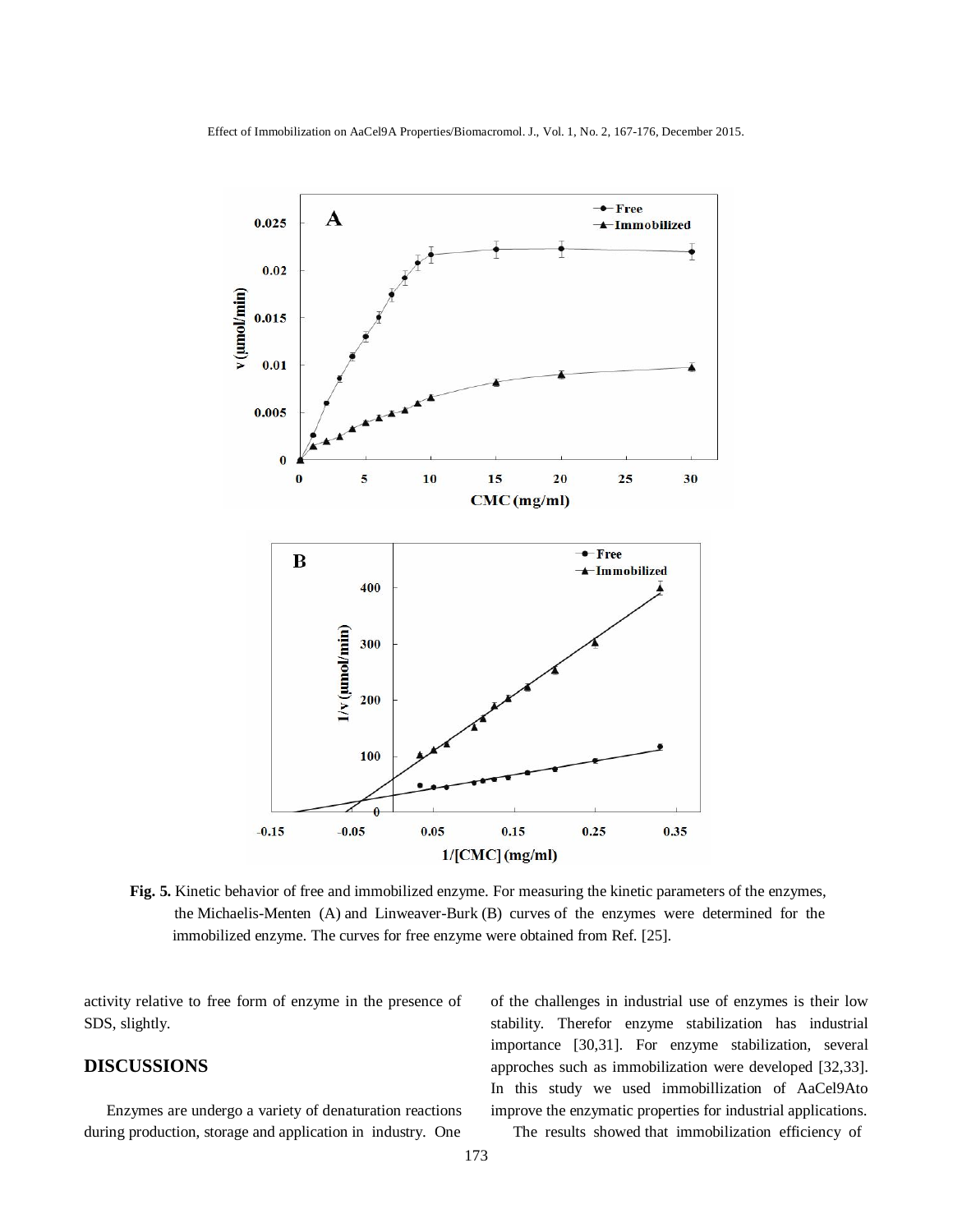Rahimizadeh/Biomacromol. J., Vol. 1, No. 2, 167-176, December 2015.

| Enzyme form | $k_{\rm in}$ | Half life |
|-------------|--------------|-----------|
|             | $(min^{-1})$ | (min)     |
| Free        | 0.0140       | 49.5      |
| Immobilized | 0.0068       | מחי       |
|             |              |           |

 **Table 1.** Inactivation Rate Constant (*k*in) and Half-life of the Free and the Immobilized AaCel9A at 65 °C

| Enzyme form | $K_{\rm m}$<br>$(mg ml^{-1})$ | $k_{\text{cat}}$<br>$(s^{-1})$ | $k_{\text{cat}}/K_{\text{m}}$<br>(ml/m s) |
|-------------|-------------------------------|--------------------------------|-------------------------------------------|
| Free        | 7.75                          | 0.75                           | 0.0903                                    |
| Immobilized | 17.05                         | 0.14                           | 0.0082                                    |



**Fig. 6.** Effect of detergent on activity of free and immobilized enzyme. For study of the effect of detergent on the enzyme activity, the enzymes activities were determined in different concentration of SDS.

AaCel9A was 85%. This is similar to the previous works of enzyme immobilization onto chitosan support [28,34]. The effect of pH on the enzymes Activity, exhibited that the optimum activity of immobilized AaCel9A was shifted from pH 6.5 (in free enzyme) to pH 8. In previous studies it has been shown that immobilization can alter the pH optimum of enzymes [34-37]. pH has an important role on enzyme

activity in reaction mixture. Depending upon the surface and ionic groups on the solid matrix as well as nature of bound enzyme, the local pH value in near vicinity of immobilized enzyme could be different from pH of bulk solution which measured by pH meter [35,38]. This can alter the pH optimum for activity in immobilized enzymes [35]. Therefore, one can conclude that the pH optimum for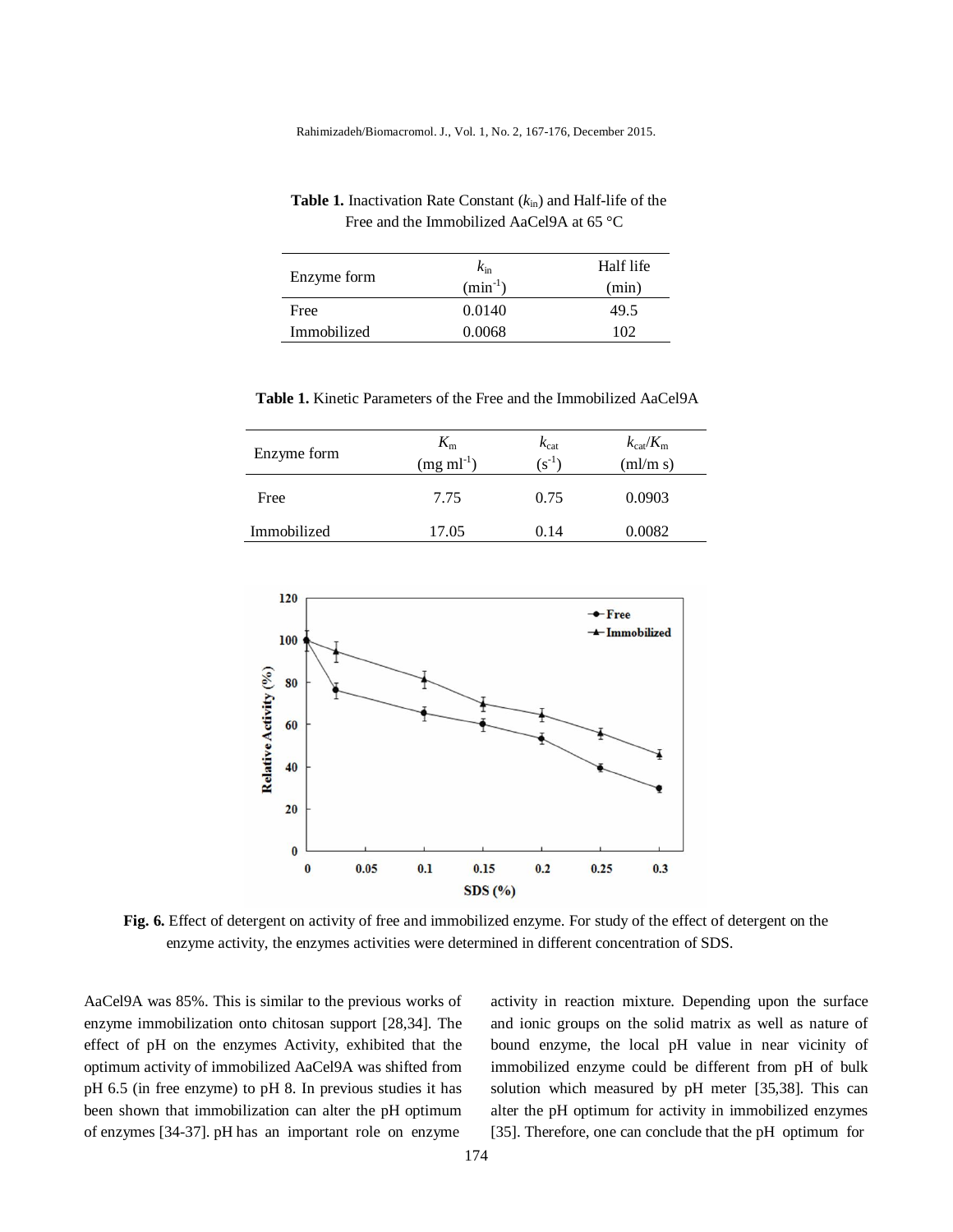activity of immobilized AaCel9A was changed probably due to the changing in the pH close the enzyme by ionic groups on chitosan support which affect the enzyme active site properties.

The effect of temperature on activity of the enzyme exhibited that the immobilized enzyme had an extended optimum temperature for activity (60-80 °C) relative to the free enzyme (which had optimum temperature for activity at 65 °C). A similar increase have been showed for cellulase immobilization on chitosan support by El-Ghaffar *et al*. [39]. Covalent bond formation between enzyme and support and following thatrelative rigidity of enzyme structure without loss of activity could be the reason for maintain the activity of immobilized enzyme at high temperatures.

Thermal stability results showed that immobilization of AaCel9A increased the thermal stability of the enzyme. Stability incerasing of the immobilized enzyme can refered to strong binding between enzyme and support [40].

kinetic parameters of enzymes were changed during the process of immobilization [25,29]. The results of this study revealed that immobilized enzyme has lower affinity than that the free enzyme. It has been shown that the immobilization increased the  $K<sub>m</sub>$  of trypsin [41]. The decreseing in enzyme affinity (or increasing in  $K<sub>m</sub>$ ) to the substrate has a correlation with enzymes conformational changes and substrate diffusion limitation [42,43].

The effect of chemical detergent on the activity of free and immobilized enzyme was tested and was shown in Fig. 6. In the presence of SDS with 0.2% concentration, the free enzyme lost 50% of its activity, that in comparision with immobilized enzyme this amount was 36%. SDS is an ionicdetergent and can denature proteins. In the first stage,inhibitoryeffect of SDS caused by conformational changes and protein unfolding. Then, SDS (in high concentration) prevent substrate binding. Inhibitory effects of SDS on immobilized enzyme is lower due to the relative rigidity of the enzyme structure. But in highconcentration of detergent, SDS can cover enzyme active site and effectonactivityeven in the immobilized form [44,45].

Finally, Cel9A from *Alicyclobacillus acidocaldarius* was immobilized on chitosan activated macrospheres. Properties of the free and immobilized enzyme were compared. The results showed that immobilization was decreased catalytic efficiency of the enzyme drastically.

However, the broader optimum temperature for activity, better enzymatic activity in basic pH, increased thermal stability and better enzymatic activity in the presence of SDS, make the immobilized enzyme desirable for industrial application. Moreover availability, nontoxic nature of chitosan and ease of chitosan macrosphere synthesis make it suitable support for enzyme immobilization.

#### **ACKNOWLEDGMENTS**

The authors express their gratitude to the research council of Azarbaijan Shahid Madani University for the financial support during the course of this project.

### **REFERENCES**

- [1] S. Acharya, A. Chaudhary, Braz. J. Microbiol. 43 (2012) 844.
- [2] W.M. Fogarty, C.T. Kelly, Microbial Enzymes and Biotechnology, Springer Science & Business Media, 2012.
- [3] Y. Cao, H. Tan, Carbohyd. Res. 337 (2002) 1291.
- [4] T.V. Vuong, D.B. Wilson, Biotechnol. Bioeng. 107 (2010) 195.
- [5] K. Komarova, Strategy For Cellulase Immobilization and its Partial Purification and Characterization, 2008.
- [6] K. Eckert, F. Zielinski, L.L. Leggio, E. Schneider, Appl. Microbiol. Biot. 60 (2002) 428.
- [7] K. Eckert, A. Vigouroux, L.L. Leggio, S. Moréra, J. Mol. Biol. 394 (2009) 61.
- [8] H. Liu, J.H. Pereira, P.D. Adams, R. Sapra, B.A. Simmons, K.L. Sale, FEBS lett. 584 (2010) 3431.
- [9] J.H. Pereira, R. Sapra, J.V. Volponi, C.L. Kozina, B. Simmons, P.D. Adams, Acta Crystallogr. D: Biol. Crystallogr. 65 (2009) 744.
- [10] R.C. Kuhad, R. Gupta, A. Singh, Enzyme Res. 2011 (2011).
- [11] S. Sadhu, T.K. Maiti, Brit. Microbiol. Res. J. 3 (2013) 235.
- [12] N. Sarkar, S.K. Ghosh, S. Bannerjee, K. Aikat, Renew. Energ. 37 (2012) 19.
- [13] H. Liu, P.H. Jose , P.D. Adams, R. Sapra, B.A. Simmons, K.L. Sale, FEBS Lett. 584 (2010) 3431.